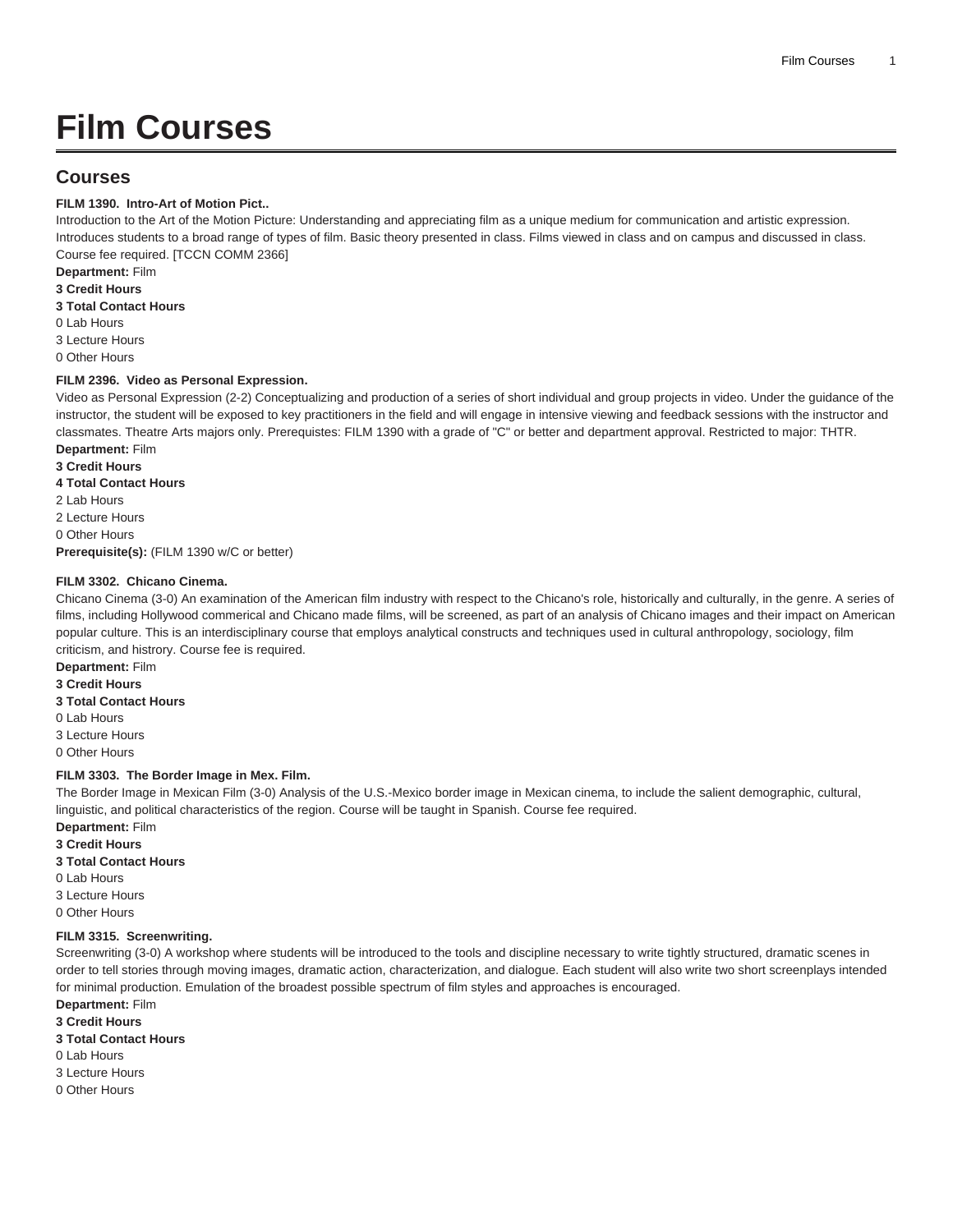#### **FILM 3390. Cinematic Auteurs.**

Cinematic Auteurs(3-0) An examination of the stylistic cinematic works of modern and contemporary European and American film directors and their aesthetic relationship to their political, religious, socio-cultural, and commercial environment. Prerequsite: [FILM 1390](/search/?P=FILM%201390) with a grade of "C" or better or instructor approval. Course Fee required.

**Department:** Film

**3 Credit Hours 3 Total Contact Hours**

0 Lab Hours

3 Lecture Hours 0 Other Hours **Prerequisite(s):** ([FILM 1390](/search/?P=FILM%201390) w/C or better)

#### **FILM 3391. African-American Filmmakers.**

African-American Filmmakers (3-0) The unique contributions to independent and studio film production by African-Americans will be the focus of this course. By incorporating a historical perspective of the roles of African-Americans in movies and behind the camera, the course will offer students an opportunity through reading and writing assignments to increase their awareness of the sociological, political, and artistic associations between the film industry and American society. Course fee required.

**Department:** Film

**3 Credit Hours**

**3 Total Contact Hours**

0 Lab Hours 3 Lecture Hours

0 Other Hours

#### **FILM 3394. Documentary Cinema.**

Documentary Cinema (3-0) This course will concentrate on an examination of the aesthetics, history, cultural context, social significance, and critical methodologies of the documentary film. Study will begin with the earlier examples of this form, including the pioneering works of such documentarians as Robert Flaherty and Leni Riefenstahl, and continue through the most recent extensions of this form as exemplfied in the work of the Maysles Brothers and Frederick Wiseman. Students will investigate the ideological and formal principals of the non-fiction narrative film. Prerequisite: [FILM 1390](/search/?P=FILM%201390) with a grade of "C" or better.

**Department:** Film **3 Credit Hours 3 Total Contact Hours** 0 Lab Hours 3 Lecture Hours 0 Other Hours **Prerequisite(s):** ([FILM 1390](/search/?P=FILM%201390) w/C or better)

#### **FILM 3395. Women and Film.**

Women and Film (3-0) The significant participation of women in front of & behind the camera will be studied in this course. Emphasis will be placed on the historical contributions of women writers, producers, and directors and the recent increase in the number of women actively involved in the production of feature films. Attention will also be given to screen images of women and how they reflect the American culture. Prerequisite: [FILM 1390](/search/?P=FILM%201390) or instructor approval.

**Department:** Film **3 Credit Hours 3 Total Contact Hours** 0 Lab Hours 3 Lecture Hours 0 Other Hours **Prerequisite(s):** ([FILM 1390](/search/?P=FILM%201390) w/C or better)

## **FILM 4340. Selected Topics/ Film Studies.**

Selected Topics in Film Studies (3-0) Special research and production projects-individual or group-under the supervision of a faculty member. Prerequisite: Instructor approval. **Department:** Film **3 Credit Hours 3 Total Contact Hours** 0 Lab Hours 3 Lecture Hours 0 Other Hours